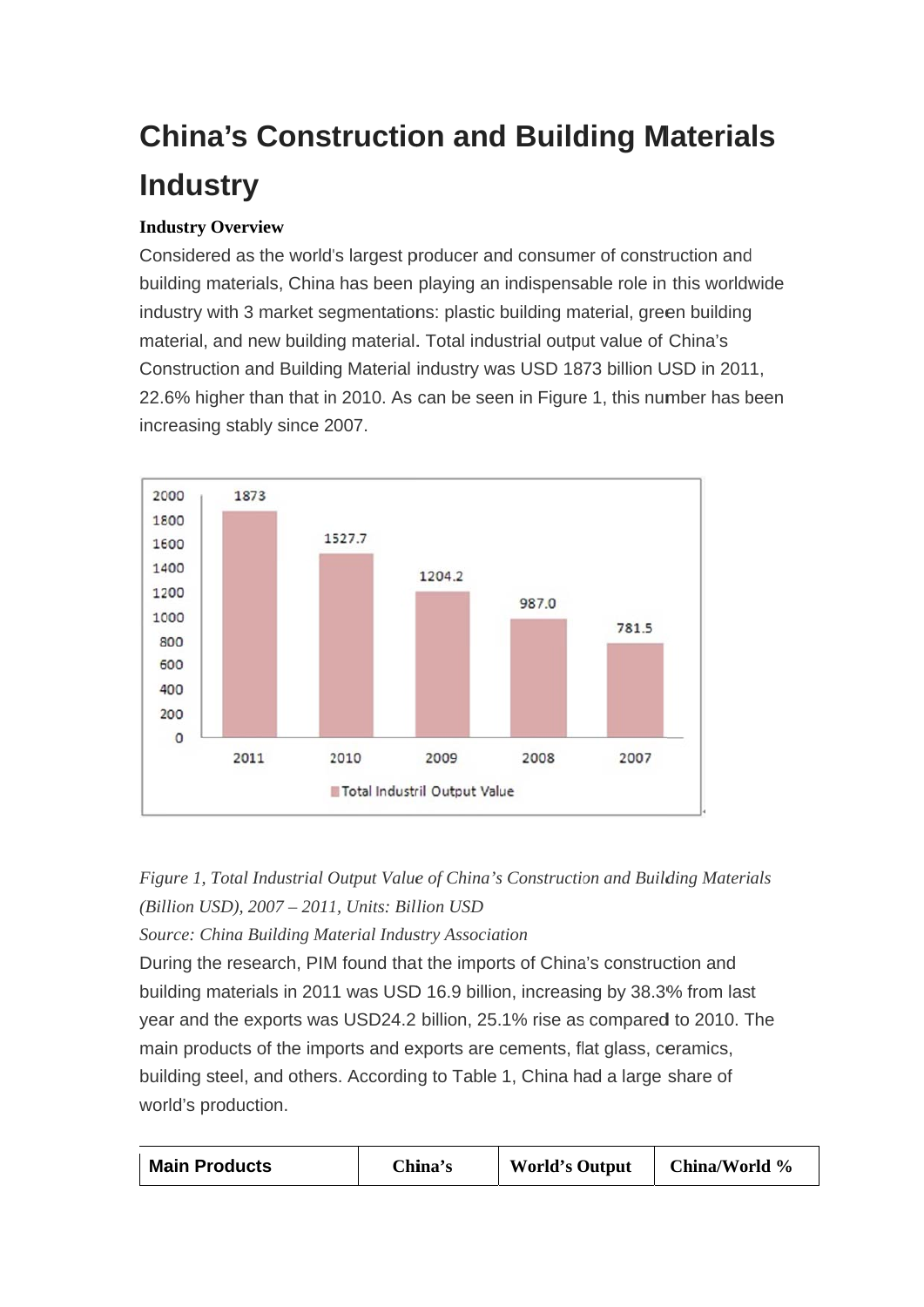|                                               | Output |         |        |
|-----------------------------------------------|--------|---------|--------|
|                                               | 2.06   | 3.4     | 60.59% |
| <b>Cements (Billion)</b>                      |        |         |        |
|                                               | 7.38   | 14.9    | 49.23% |
| <b>Flat Glass(Billion)</b>                    |        |         |        |
| <b>Ceramics(100 million</b><br>m <sub>2</sub> | 93.6   | 155.69  | 60.12% |
|                                               | 683.3  | 1,490.1 | 45.86% |
| <b>Steel (Million)</b>                        |        |         |        |

*Table 1 The main products in 2011 China's construction and building materials production and the proportion of the world's total output*

### **Market Analysis**

In 2011, the Construction and Building Materials industry's 12th Five-Year Plan (2011-2015) released on the website of the Ministry of Industry and Information Technology (MIIT), saying that demand for cement and flat glass was projected to grow by 3.3% and 2.6% year-on-year to reach 2.2 billion and 37.5 million metric tons respectively in the next coming 5 years. Meanwhile, the demand for architectural ceramic and sanitary pottery would be increased by 4% and 3.3% yearly to 9.5 billion square meters and 200 million pieces in 2015. The plan also established the strict goals for emission reduction, requiring construction and building materials producers to cut their annual energy consumption and carbon dioxide emissions per unit of industrial value-added output by 18 to 20% during the five-year period. According to the Plan, this Industry would have greater adoption and investment on green products and technologies, which would result in greater import demands and development of local green industry, including green building material and new building material.

Apart from the government policies, the performance of China's construction and building materials sector is also closely tied to the fluctuation in fixed asset investment (FAI) growth. As the National Development and Reform Commission of China (NDRC) recently announced the plans to further slowdown China's FAI growth in 2012, PIM's market research division believed that the final growth rate of FAI will be between 16% and 20%, given the facts that the growth target for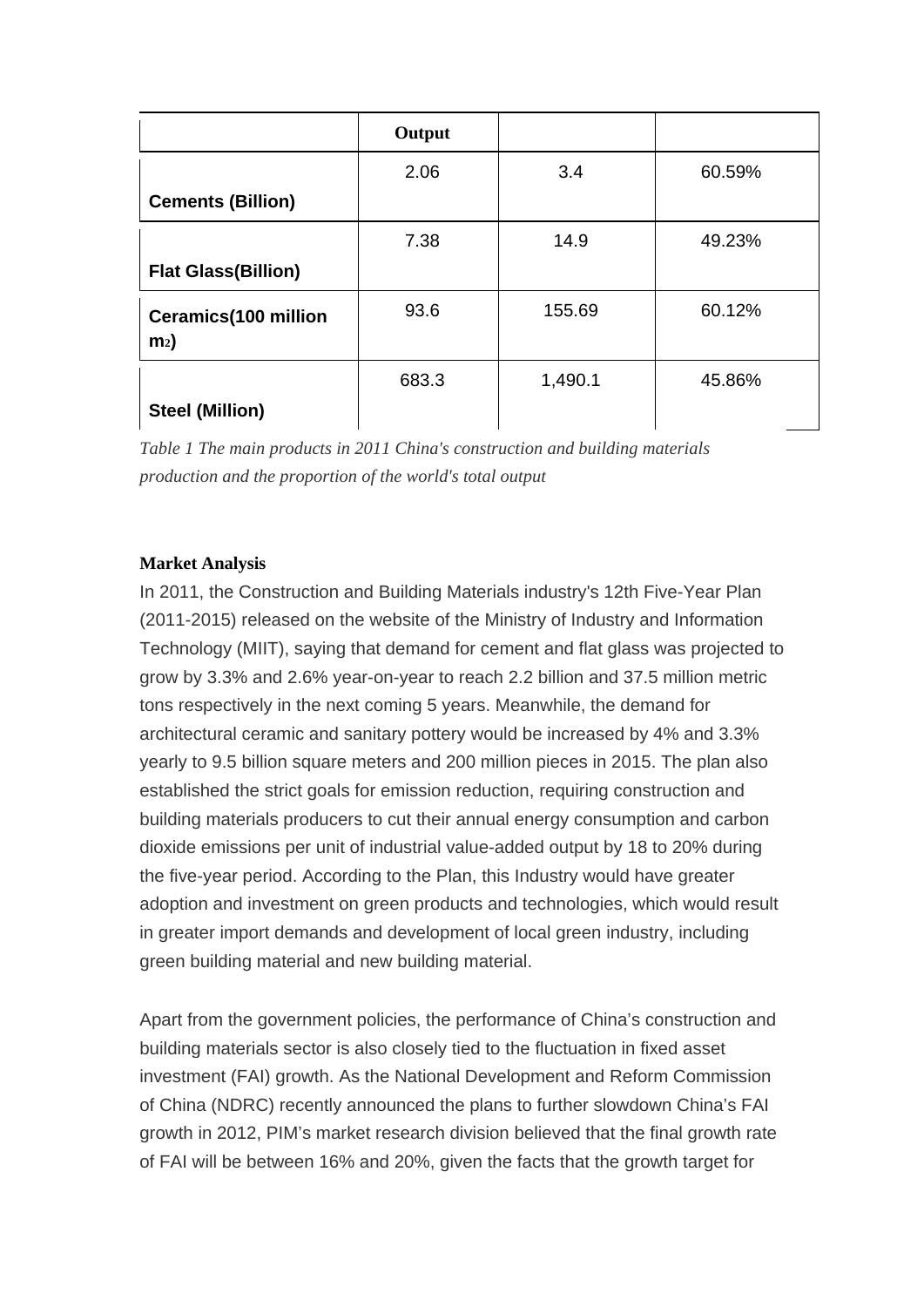2012 has been set at 16%. It was the very time that China had reduced its target growth rate from last year.

PIM's research showed that there would still be a tight supply-demand balance. On the one hand, the industry not only involved in various construction structures, including housing, factories, schools, bridges and roads, but also encompassed setting up new sites, repair, maintenance and modification of existing structures thanks to the urbanization, rising income and industrialization. On the other hand, national construction and building materials supply in 2012 was expected to remain limited because the Ministry of Industry and Information Technology had targeted to eliminate 150 million tons of obsolete production capacity in 2011, especially in the northeastern, northern, eastern, central, and southern China.

### **Laws and Regulations**

Tariff rates on building materials vary from 0 to 25%, depending on the type of building material, its intended use, the specific tariff codes and the WTO accession requirements. Value added tax (VAT) is applied to all imports at the rate of 17%, except those specifically used in manufacturing for re-export.

As China is highly restricting approval of new product lines, there are two commonly applied standards in China:

- The Chinese National Standards known as 'GB' for mandatory or 'GB/T' for voluntary or recommended. A standard number follows GB or GB/T.
- The quality assurance system for building materials manufacturing ISO 9001 and ISO 9002.

### **Competition Landscape**

Competition in China's Construction and Building Material Industry is typically fierce and the intensification of competition may lead to reduced profits.

Following are listed companies:

- $Anhui Conch$
- $\blacksquare$  CNRM
- China Shanshui Cement: Top Stock